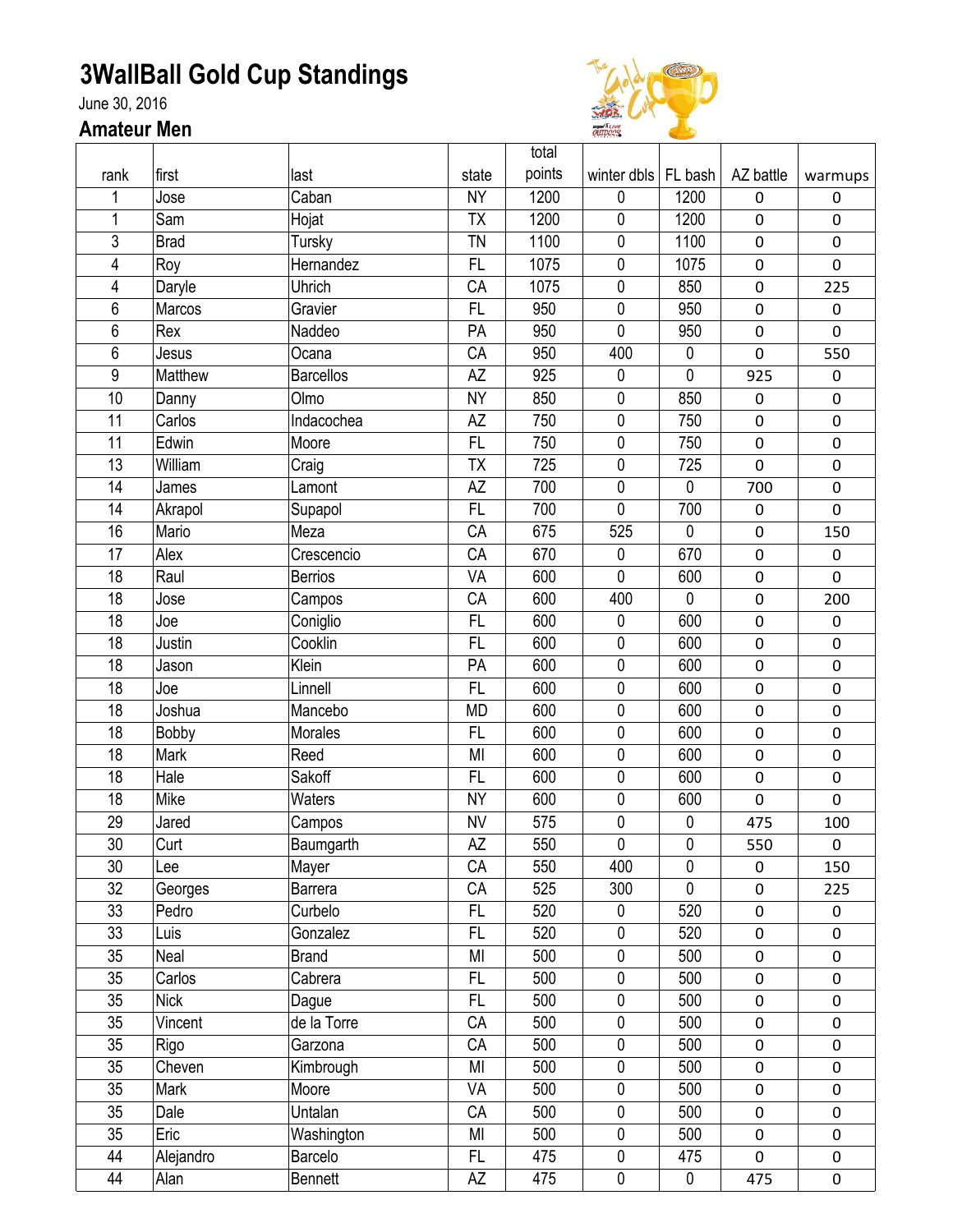| 44 | John        | Fardales       | FL        | 475 | 0         | 475         | $\pmb{0}$        | 0                   |
|----|-------------|----------------|-----------|-----|-----------|-------------|------------------|---------------------|
| 44 | Juan Carlos | <b>Morales</b> | <b>FL</b> | 475 | 0         | 475         | $\pmb{0}$        | $\mathsf 0$         |
| 44 | Joel        | Rodriguez      | FL        | 475 | 0         | 475         | $\pmb{0}$        | 0                   |
| 44 | <b>Rick</b> | Sandello       | CA        | 475 | 0         | 250         | $\boldsymbol{0}$ | 225                 |
| 44 | Nestor      | Santana        | FL        | 475 | 0         | 475         | $\pmb{0}$        | 0                   |
| 44 | David       | Taub           | CA        | 475 | 0         | $\mathbf 0$ | $\pmb{0}$        | 475                 |
| 52 | <b>Rick</b> | Hallenbeck     | CA        | 450 | 0         | $\pmb{0}$   | $\pmb{0}$        | 450                 |
| 52 | Philip      | Varela, jr     | CA        | 450 | 225       | 0           | $\pmb{0}$        | 225                 |
| 52 | <b>Rick</b> | Villavicencio  | CA        | 450 | 0         | 0           | $\boldsymbol{0}$ | 450                 |
| 55 | Jorge       | Bacallao       | <b>FL</b> | 420 | 0         | 420         | $\pmb{0}$        | 0                   |
| 55 | Michael     | Boyle jr       | MA        | 420 | 0         | 420         | $\pmb{0}$        | $\pmb{0}$           |
| 55 | Rey         | Gomez          | FL        | 420 | 0         | 420         | $\pmb{0}$        | $\mathsf 0$         |
| 55 | Abel        | Perez          | <b>ΤΧ</b> | 420 | 0         | 420         | $\mathbf 0$      | 0                   |
| 59 | Ron         | Couch          | AZ        | 400 | 0         | 0           | 400              | $\mathsf 0$         |
| 59 | Gavin       | Gardner        | AZ        | 400 | 0         | 0           | 400              | $\mathsf{O}\xspace$ |
| 59 | Peter       | Gauci          | CA        | 400 | 0         | 0           | $\pmb{0}$        | 400                 |
| 59 | Sam         | Neer           | CA        | 400 | 0         | 0           | $\pmb{0}$        | 400                 |
| 59 | Lou         | Orosco         | CA        | 400 | 0         | 0           | $\pmb{0}$        | 400                 |
| 59 | Mike        | Orr            | CA        | 400 | 0         | 0           | $\pmb{0}$        | 400                 |
| 59 | Charlie     | Pratt          | <b>OR</b> | 400 | 0         | 0           | $\boldsymbol{0}$ | 400                 |
| 59 | Tom         | Quiroz         | CA        | 400 | 0         | 0           | 250              | 150                 |
| 67 | Sandro      | Aponte         | AZ        | 375 | 0         | $\mathbf 0$ | 375              | 0                   |
| 67 | Pancho      | Olea           | AZ        | 375 | $\pmb{0}$ | $\pmb{0}$   | 375              | 0                   |
| 69 | George      | <b>Bustos</b>  | <b>ΤΧ</b> | 350 | 0         | 350         | $\pmb{0}$        | 0                   |
| 69 | Heriberto   | Cruz-anaya     | FL        | 350 | 0         | 350         | $\pmb{0}$        | $\mathbf 0$         |
| 69 | Jorge       | Diaz           | FL        | 350 | 0         | 350         | $\pmb{0}$        | 0                   |
| 69 | Adam        | Gallager       | <b>FL</b> | 350 | 0         | 350         | $\boldsymbol{0}$ | 0                   |
| 69 | Nelson      | Gerardo        | FL        | 350 | 0         | 350         | $\pmb{0}$        | $\pmb{0}$           |
| 69 | Raul        | Noya           | FL        | 350 | 0         | 350         | $\pmb{0}$        | 0                   |
| 69 | Jimmy       | Pngpong        | <b>FL</b> | 350 | 0         | 350         | $\pmb{0}$        | $\mathbf 0$         |
| 69 | Jorge       | Quimbaya jr    | <b>FL</b> | 350 | 0         | 350         | $\pmb{0}$        | $\mathsf 0$         |
| 69 | Seran       | Ramkissoon     | FL        | 350 | $\pmb{0}$ | 350         | $\pmb{0}$        | 0                   |
| 69 | David       | Soll           | FL        | 350 | 0         | 350         | $\pmb{0}$        | 0                   |
| 79 | Sam         | <b>Barrera</b> | CA        | 300 | 300       | $\mathbf 0$ | $\pmb{0}$        | 0                   |
| 79 | Danny       | Gonzalez       | CA        | 300 | 0         | 0           | $\pmb{0}$        | 300                 |
| 79 | Steve       | <b>Ivers</b>   | CA        | 300 | 0         | $\pmb{0}$   | $\pmb{0}$        | 300                 |
| 79 | Darold      | Key            | AZ        | 300 | 0         | $\pmb{0}$   | 300              | 0                   |
| 79 | Dillon      | Silver         | CA        | 300 | $\pmb{0}$ | $\pmb{0}$   | $\pmb{0}$        | 300                 |
| 79 | Charlie     | Stalder        | AZ        | 300 | 0         | 0           | 300              | 0                   |
| 79 | Dale        | Valentine      | CA        | 300 | 0         | 0           | $\pmb{0}$        | 300                 |
| 79 | Joaquin     | Zavala, jr     | CA        | 300 | 0         | $\pmb{0}$   | $\pmb{0}$        | 300                 |
| 87 | Leonardo    | Alberto        | FL        | 250 | 0         | 250         | $\pmb{0}$        | 0                   |
| 87 | Michael     | Arias          | FL        | 250 | 0         | 250         | $\pmb{0}$        | 0                   |
| 87 | Rafael      | Barriga        | CA        | 250 | 0         | 250         | $\pmb{0}$        | 0                   |
| 87 | William     | Benard         | FL        | 250 | 0         | 250         | $\pmb{0}$        | 0                   |
| 87 | Scott       | <b>Boswell</b> | MI        | 250 | 0         | 250         | $\pmb{0}$        | 0                   |
| 87 | Jim         | Bove           | MA        | 250 | 0         | 250         | $\pmb{0}$        | 0                   |
| 87 | Frank       | <b>Bunker</b>  | IL        | 250 | 0         | 250         | $\pmb{0}$        | 0                   |
| 87 | Jose        | Canizares      | FL        | 250 | 0         | 250         | $\pmb{0}$        | 0                   |
| 87 | Reidel      | Canizares      |           | 250 | 0         | 250         | $\pmb{0}$        | 0                   |
| 87 | Jose        | Casillas       | FL        | 250 | $\pmb{0}$ | 250         | $\pmb{0}$        | 0                   |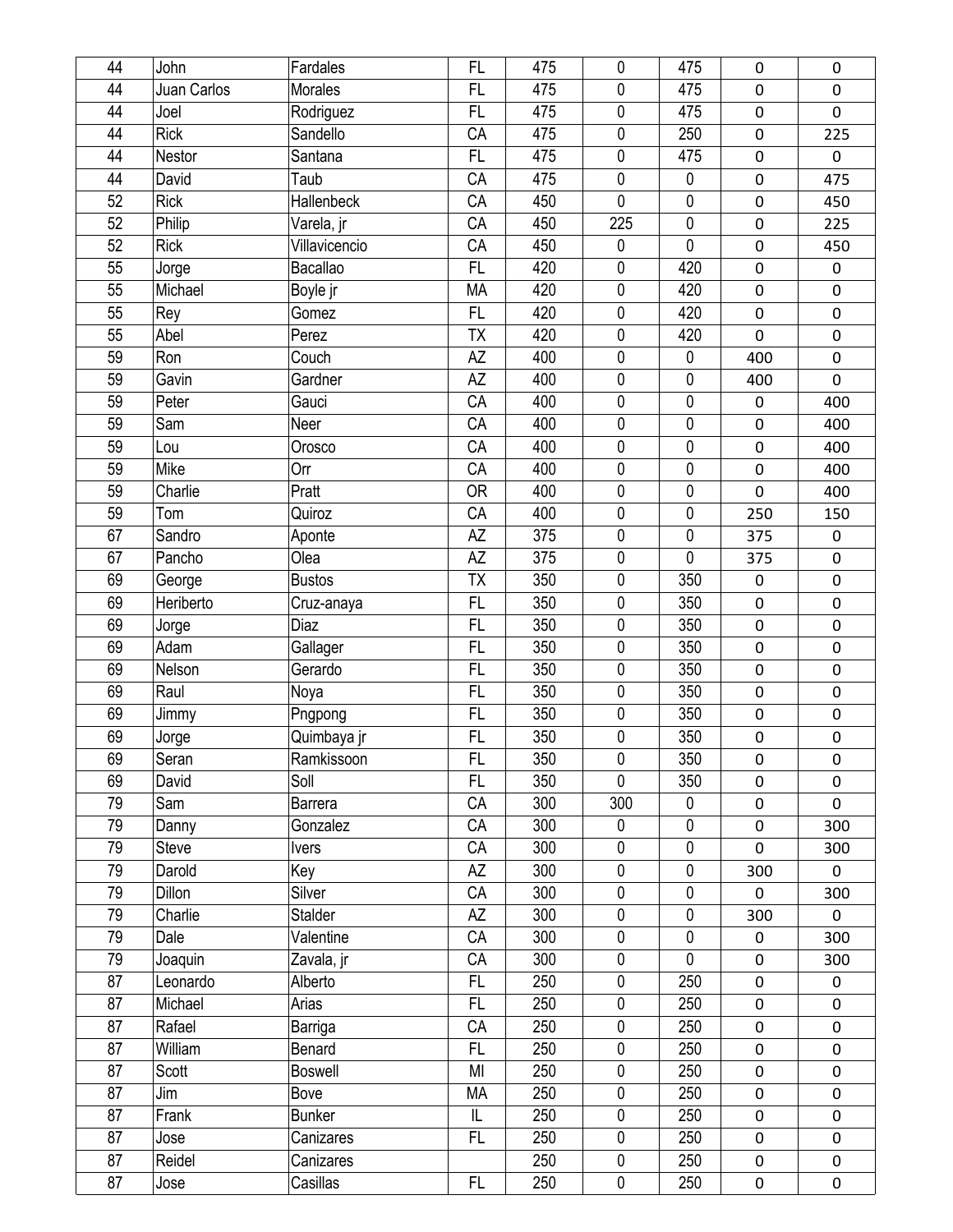| 87  | Jeffrey                | Claburn                 | FL         | 250 | 0           | 250         | $\pmb{0}$        | 0           |
|-----|------------------------|-------------------------|------------|-----|-------------|-------------|------------------|-------------|
| 87  | Dan                    | Dobrinich               | <b>FL</b>  | 250 | 0           | 250         | $\pmb{0}$        | 0           |
| 87  |                        | Fosco                   | IL         | 250 | 0           | 250         | $\pmb{0}$        | 0           |
| 87  | Ryan<br><b>Brandon</b> | Foster                  | MI         | 250 | 0           | 250         | $\boldsymbol{0}$ | 0           |
|     |                        |                         |            |     |             |             |                  |             |
| 87  | David                  | Grolman                 | <b>NV</b>  | 250 | 0           | $\pmb{0}$   | $\pmb{0}$        | 250         |
| 87  | Joe                    | Hall                    | TX         | 250 | 0           | 250         | $\pmb{0}$        | $\pmb{0}$   |
| 87  | Felix                  | Hernandez               | FL         | 250 | 0           | 250         | $\pmb{0}$        | 0           |
| 87  | Yasmani                | Jimenez                 |            | 250 | 0           | 250         | $\pmb{0}$        | 0           |
| 87  | Gregory                | Lewerenz                | MI         | 250 | 0           | 250         | $\pmb{0}$        | 0           |
| 87  | Jose                   | Lopez                   | <b>FL</b>  | 250 | 0           | 250         | $\pmb{0}$        | 0           |
| 87  | Michael                | Medina                  | FL         | 250 | 0           | 250         | $\pmb{0}$        | 0           |
| 87  | Michael                | Newman                  | MI         | 250 | 0           | 250         | $\mathbf 0$      | 0           |
| 87  | Raul                   | <b>Nieves</b>           | <b>CT</b>  | 250 | $\pmb{0}$   | 250         | $\pmb{0}$        | 0           |
| 87  | Ruben                  | Pagan                   | NJ         | 250 | $\pmb{0}$   | 250         | $\pmb{0}$        | 0           |
| 87  | Adolfo                 | Paradoa                 | FL         | 250 | 0           | 250         | $\mathbf 0$      | 0           |
| 87  | <b>Russ</b>            | Randolph                | AZ         | 250 | 0           | 0           | 250              | 0           |
| 87  | Fabian                 | Rojas                   | FL         | 250 | 0           | 250         | $\pmb{0}$        | 0           |
| 87  | Luis                   | Romero                  | MI         | 250 | 0           | 250         | $\pmb{0}$        | $\mathbf 0$ |
| 87  | Chuck                  | <b>Teschke</b>          | FL         | 250 | 0           | 250         | $\pmb{0}$        | 0           |
| 87  | Tyler                  | Tursky                  | <b>TN</b>  | 250 | 0           | 250         | $\pmb{0}$        | $\mathsf 0$ |
| 87  | Kevin                  | Vazquez                 | FL         | 250 | 0           | 250         | $\pmb{0}$        | 0           |
| 87  | Michael                | White, jr               | FL         | 250 | 0           | 250         | $\mathbf 0$      | 0           |
| 87  | Jeff                   | Wright                  | <b>FL</b>  | 250 | $\pmb{0}$   | 250         | $\pmb{0}$        | 0           |
| 87  | Jack                   | Zinzi                   | <b>NY</b>  | 250 | 0           | 250         | $\pmb{0}$        | 0           |
| 121 | Mike                   | Baham                   | CA         | 225 | 225         | $\pmb{0}$   | $\pmb{0}$        | 0           |
| 121 | Tony                   | <b>Burg</b>             | CA         | 225 | 0           | 0           | $\mathbf 0$      | 225         |
| 121 | <b>Rick</b>            | Cannone                 | AZ         | 225 | 0           | 0           | 225              | 0           |
| 121 | Steve                  | Cuniff                  | CA         | 225 | 0           | 0           | $\pmb{0}$        | 225         |
| 121 | Jim                    | Fernandez               | CA         | 225 | 0           | $\pmb{0}$   | $\pmb{0}$        | 225         |
| 121 | Joe                    | Lara                    | CA         | 225 | 225         | 0           | $\mathbf 0$      | 0           |
| 121 | Jerry                  | Reyes                   | AZ         | 225 | 0           | 0           | 225              | 0           |
| 121 | Dale                   | Winter                  | AΖ         | 225 | 0           | 0           | 225              | 0           |
| 129 | Joel                   | Arredondo               | CA         | 150 | 0           | 0           | $\pmb{0}$        | 150         |
| 129 | Luis                   | Avila                   | CA         | 150 | 0           | 0           | $\pmb{0}$        | 150         |
| 129 | Michael                | <b>Breen</b>            | CA         | 150 | 150         | 0           | $\mathbf 0$      | 0           |
| 129 | Juan                   | Diaz                    | CA         | 150 | 0           | $\pmb{0}$   | $\pmb{0}$        | 150         |
| 129 | Paul                   | Dylewski                | CA         | 150 | 0           | 0           | $\pmb{0}$        | 150         |
| 129 | Eddie                  | Escarsega               | CA         | 150 | 150         | 0           | $\pmb{0}$        | 0           |
| 129 | Sebastian              | Fernandez               | <b>MEX</b> | 150 | 0           | 0           | $\mathbf 0$      | 150         |
| 129 | Tonni                  | Forbes                  | AZ         | 150 | 0           | 0           |                  | 0           |
|     |                        | Garcia                  |            |     | $\pmb{0}$   | $\pmb{0}$   | 150              |             |
| 129 | Luis                   |                         | AZ         | 150 |             |             | 150              | 0           |
| 129 | Scott                  | Greenberg               | CA         | 150 | 0           | $\mathbf 0$ | $\pmb{0}$        | 150         |
| 129 | Tim                    | Herman                  | CA         | 150 | $\mathbf 0$ | 0           | $\pmb{0}$        | 150         |
| 129 | Rick                   | Hollenbeck (Hallenbeck) | CA         | 150 | 150         | 0           | $\pmb{0}$        | 0           |
| 129 | Rudolph                | Lara                    | CA         | 150 | 150         | 0           | $\pmb{0}$        | 0           |
| 129 | Mike                   | <b>Myers</b>            |            | 150 | 0           | 0           | $\pmb{0}$        | 150         |
| 129 | Geoff                  | Osberg                  | CA         | 150 | 0           | 0           | $\mathbf 0$      | 150         |
| 129 | Ken                    | Patterson               | AZ         | 150 | 0           | 0           | 150              | 0           |
| 129 | Patrick                | Smith                   | AZ         | 150 | 0           | $\mathbf 0$ | 150              | 0           |
| 146 | Marc                   | Bosscher                | CA         | 100 | 0           | 0           | $\pmb{0}$        | 100         |
| 146 | Marty                  | <b>Breed</b>            | CA         | 100 | 0           | $\pmb{0}$   | $\pmb{0}$        | 100         |